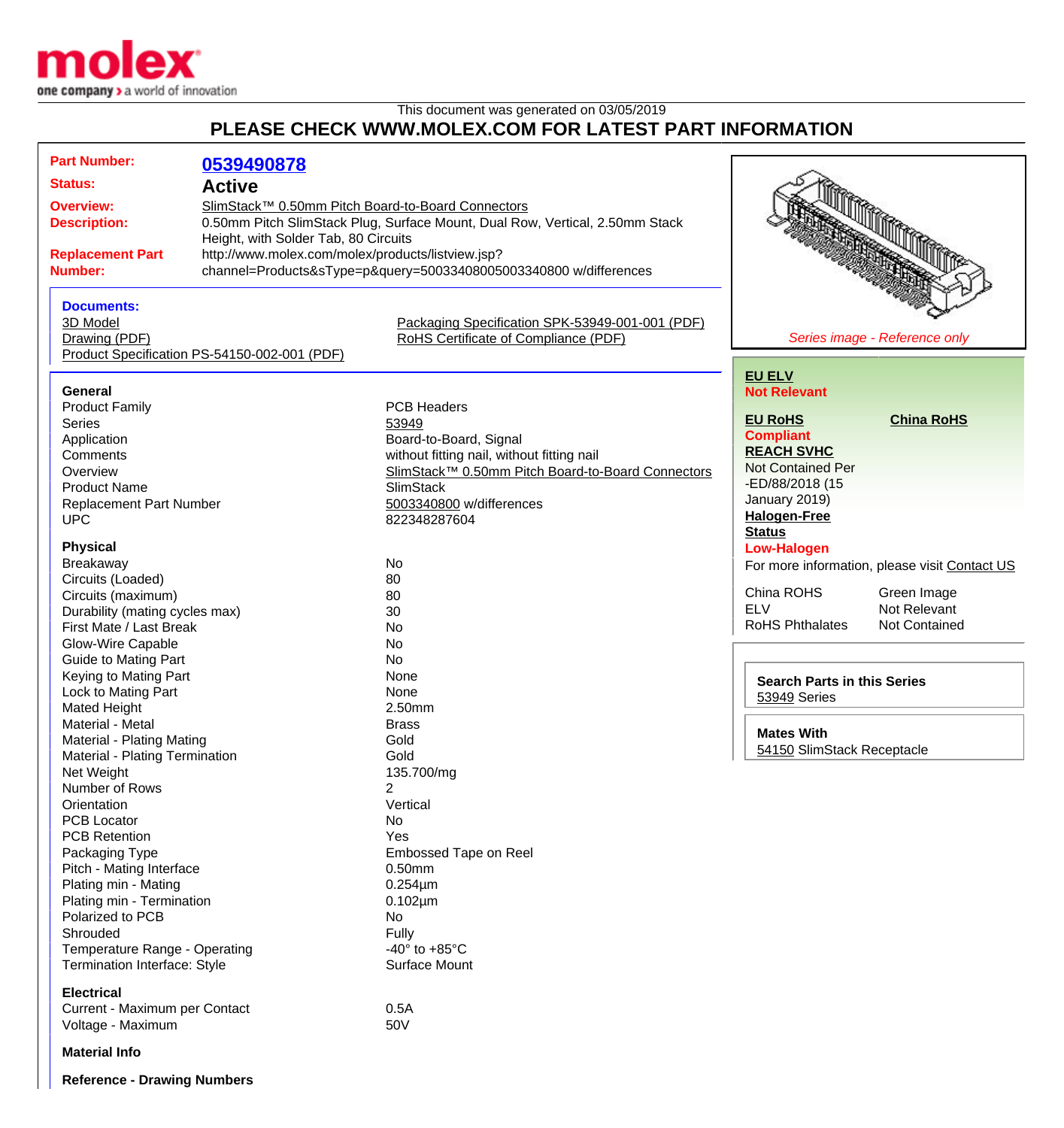Sales Drawing Sales Drawing SD-53949-006, SD-53949-007

This document was generated on 03/05/2019

## **PLEASE CHECK WWW.MOLEX.COM FOR LATEST PART INFORMATION**